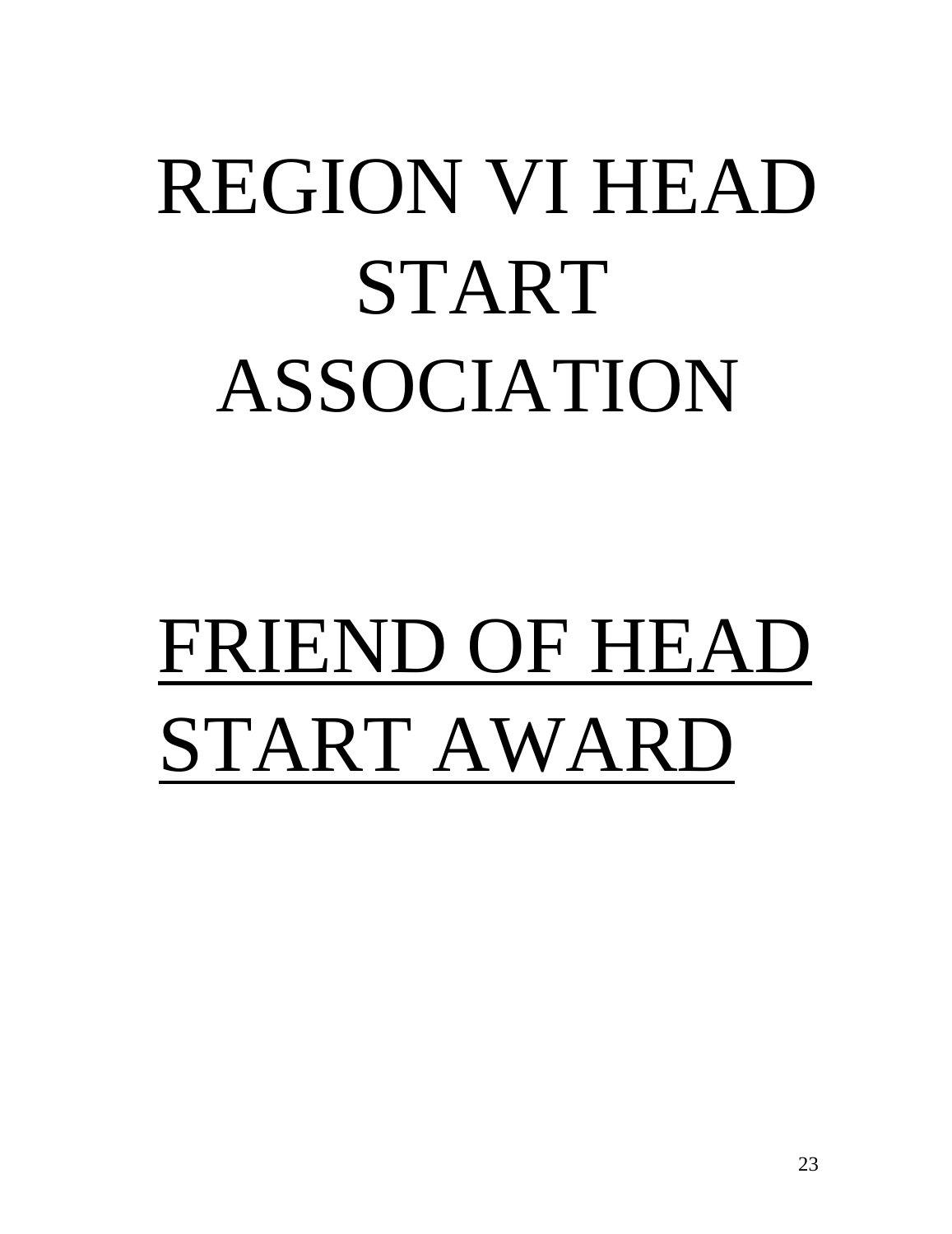### HEAD START

#### FRIEND OF AWARD

#### AWARD

One Friend of Head Start Award will be presented to an applicant from each of the five states. Award to be given to each recipient will include a plaque and a one hundred-dollar cash award (check or gift certificate).

#### OUALIFICATIONS

- A person from a local community who has made significant contributions to a Head Start agency.
- The contributions may be a single act with a lasting impact or continuous contributions or acts that have benefitted the families enrolled in the local Head Start program.
- (Persons receiving a pay check from a Head Start Agency are ineligible)

#### **CHECKLIST**

- 1. Application must be completed and must be typed e Region VI Head Start Association Certification Form (Page 23)
	- Must have three letters of recommendation e Local Head Start Director • Personal letter e Community letter
- 2. A paragraph of three hundred words or less describing \_\_\_\_\_\_\_\_\_\_ services provided to local program
- 3. Documents, pictures, newspaper articles, etc., describing <u>same</u> or highlighting contributions or services to local Head Start Program

| RATING CRITERIA POINTS                                           | <b>MAX. POINTS</b> | TOTAL |
|------------------------------------------------------------------|--------------------|-------|
| • Application must be completed and must be typed                | 10                 |       |
| • A paragraph of three hundred words or less describing services | 50                 |       |
| provided to local program                                        |                    |       |
| • Documents, pictures, newspaper articles, etc., describing or   | 20                 |       |
| highlighting contributions or services to local Head Start       |                    |       |
| Program                                                          |                    |       |
| • A paragraph of three hundred words or less discussing what     | 20                 |       |
| impact the services or donations had on the delivery of          |                    |       |
| high quality services for families                               |                    |       |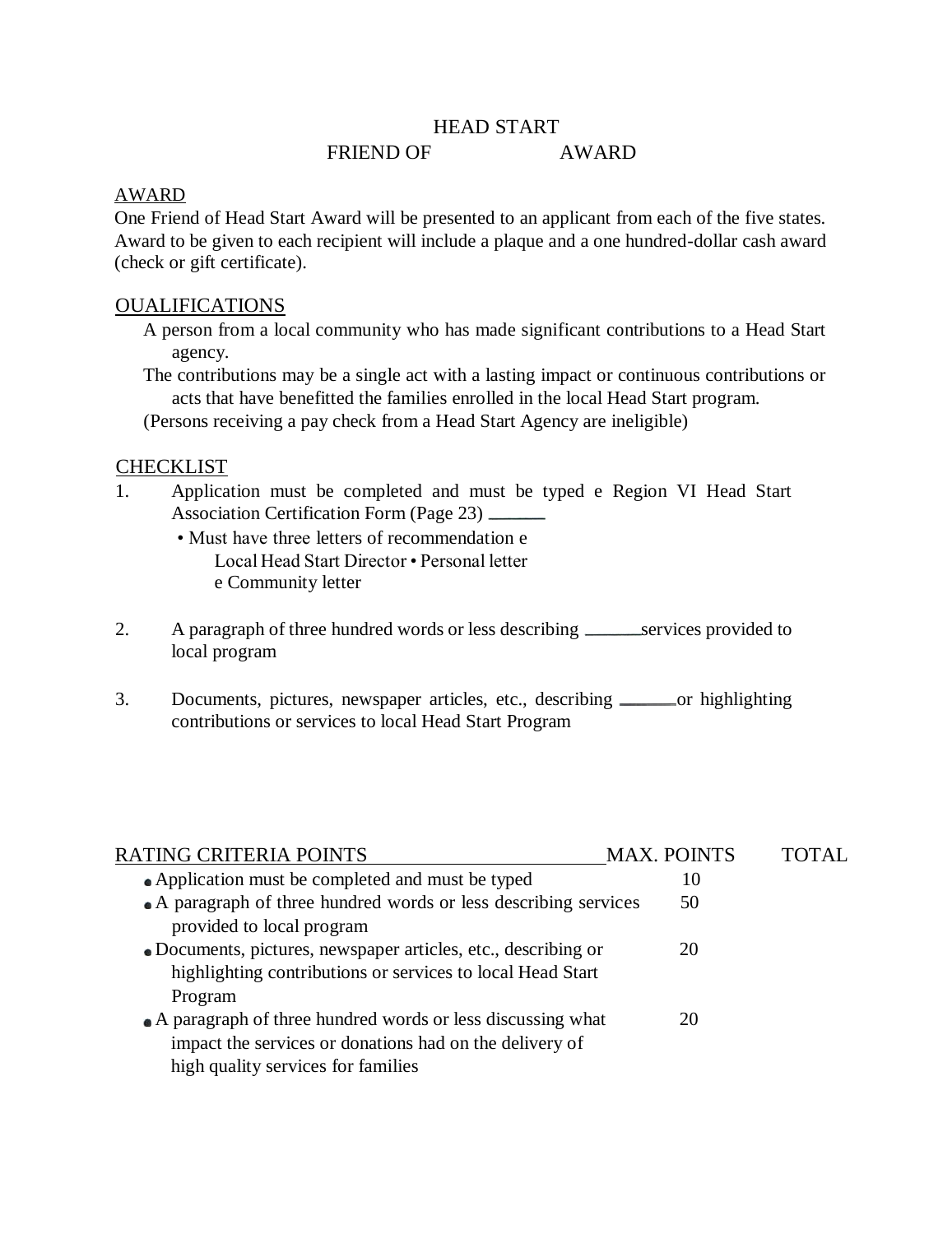|                                    | <b>HEAD START</b>                            |                                                                                                                                                                 |    |
|------------------------------------|----------------------------------------------|-----------------------------------------------------------------------------------------------------------------------------------------------------------------|----|
| • Total Points                     |                                              | 100                                                                                                                                                             |    |
| All infomation must be typed<br>4. |                                              | A paragraph of three hundred words or less discussing ______ what impact the<br>services or donations had on the delivery of high quality services for families |    |
|                                    |                                              |                                                                                                                                                                 | 20 |
|                                    | FRIEND OF AWARD APPLICATION (PLEASE<br>TYPE) |                                                                                                                                                                 |    |
| NAME:                              |                                              |                                                                                                                                                                 |    |
| <b>MAILING ADDRESS:</b>            |                                              |                                                                                                                                                                 |    |
| CITY:                              | STATE:                                       | <b>ZIP CODE:</b>                                                                                                                                                |    |
| <b>TELEPHONE:</b>                  | FAX:                                         |                                                                                                                                                                 |    |
| <b>OCCUPATION:</b>                 |                                              |                                                                                                                                                                 |    |
| EMAIL:                             |                                              |                                                                                                                                                                 |    |
|                                    |                                              | NAME OF HEAD START PROGRAM WHERE SERVICE IS PROVIDED:                                                                                                           |    |
|                                    |                                              |                                                                                                                                                                 |    |
| <b>DESCRIPTION OF SERVICE:</b>     |                                              |                                                                                                                                                                 |    |
|                                    |                                              |                                                                                                                                                                 |    |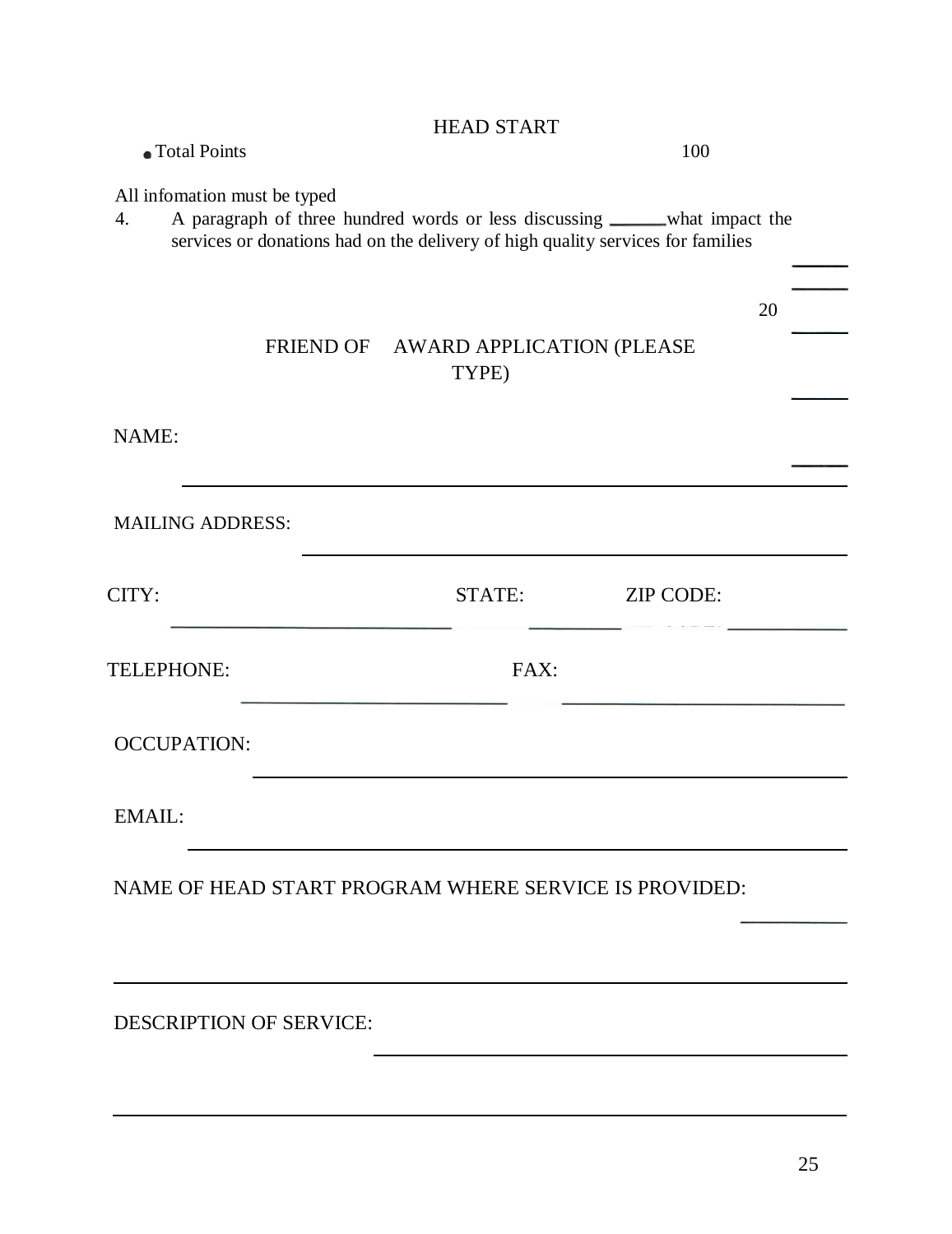HEAD START

YEARS ASSOCIATED WITH HEAD START AGENCY:

NAME OF HEAD START DIRECTOR:

SIGNATURE: DATE:

REGION VI ASSOCIATION STATE AWARD/SCHOLARSHIP COMMITTEE Committee Membership

Signature

Recommendations for review by the State Award/Scholarship Committee to the Region VI Award/Scholarship Committee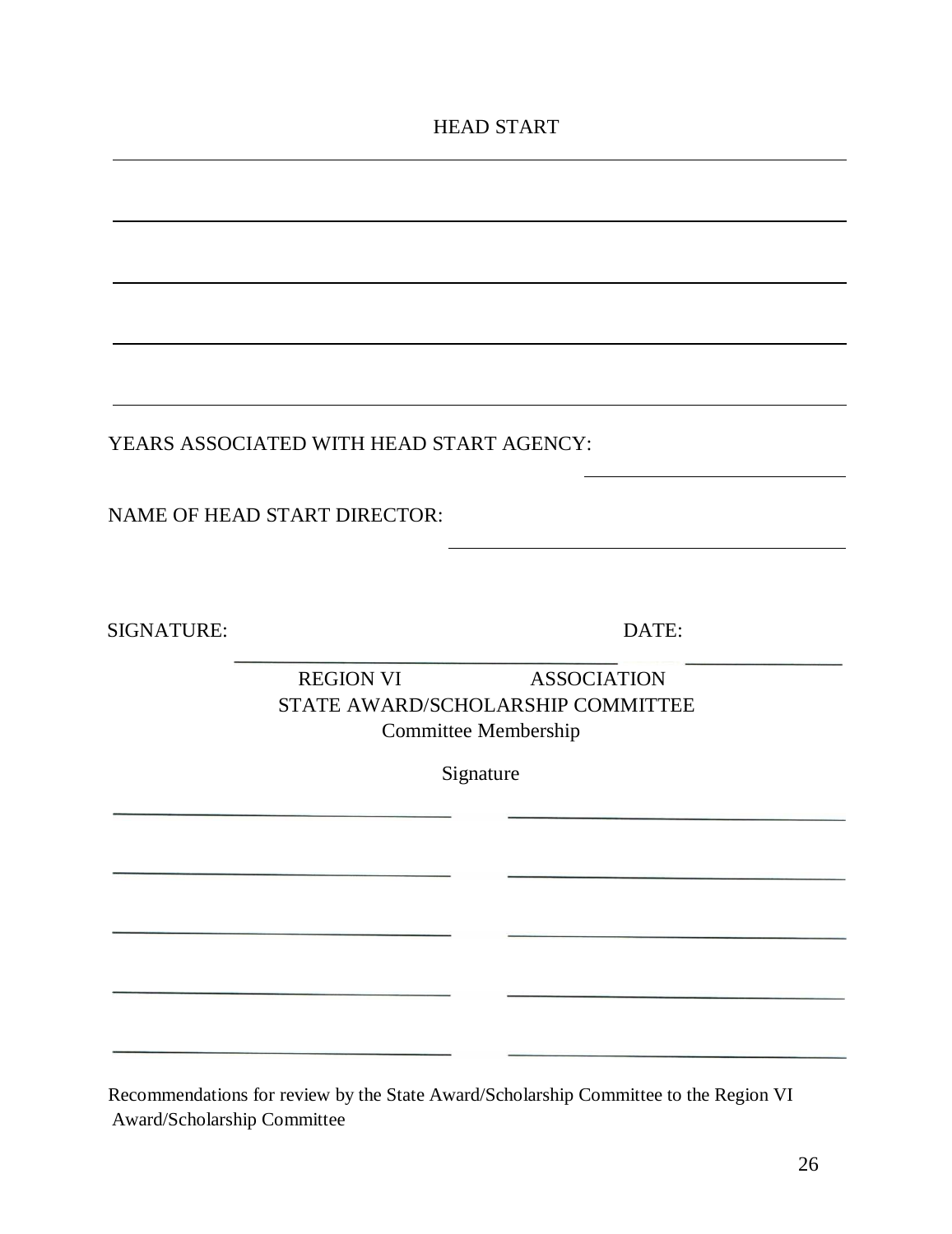|                                                                                                                                                              | <b>HEAD START</b>                                                                                                                                                                           |
|--------------------------------------------------------------------------------------------------------------------------------------------------------------|---------------------------------------------------------------------------------------------------------------------------------------------------------------------------------------------|
| Name of Candidate                                                                                                                                            | Type of Award or Scholarship                                                                                                                                                                |
|                                                                                                                                                              |                                                                                                                                                                                             |
|                                                                                                                                                              |                                                                                                                                                                                             |
|                                                                                                                                                              |                                                                                                                                                                                             |
|                                                                                                                                                              |                                                                                                                                                                                             |
|                                                                                                                                                              |                                                                                                                                                                                             |
|                                                                                                                                                              |                                                                                                                                                                                             |
|                                                                                                                                                              |                                                                                                                                                                                             |
|                                                                                                                                                              |                                                                                                                                                                                             |
| Date of State Meeting for reviewing the applications:                                                                                                        |                                                                                                                                                                                             |
|                                                                                                                                                              |                                                                                                                                                                                             |
| Date submitted to Region VI Award Scholarship Committee:                                                                                                     |                                                                                                                                                                                             |
| Date received by Region VI Award Scholarship Committee:                                                                                                      |                                                                                                                                                                                             |
| information that may be reviewed to ascertain the fairness of a decision.<br>*NOTE: This form must accompany applications from states. Photo copy as needed. | It is understood that the state shall maintain complete sets of records of nomination application,<br>selection process, minutes from committee meetings or conference calls, and any other |
| Head Start agency has met all necessary criteria.                                                                                                            |                                                                                                                                                                                             |
| SIGNATURE: DATE:                                                                                                                                             |                                                                                                                                                                                             |
| <b>REGION VI</b>                                                                                                                                             | ASSOCIATION CERTIFICATION FORM                                                                                                                                                              |
|                                                                                                                                                              | <b>DOLLAR PER CHILD CAMPAIGN</b>                                                                                                                                                            |
| I hereby state that I have participated in the Dollar Per child Campaign.                                                                                    |                                                                                                                                                                                             |
| <b>Applicant's Signature</b>                                                                                                                                 |                                                                                                                                                                                             |